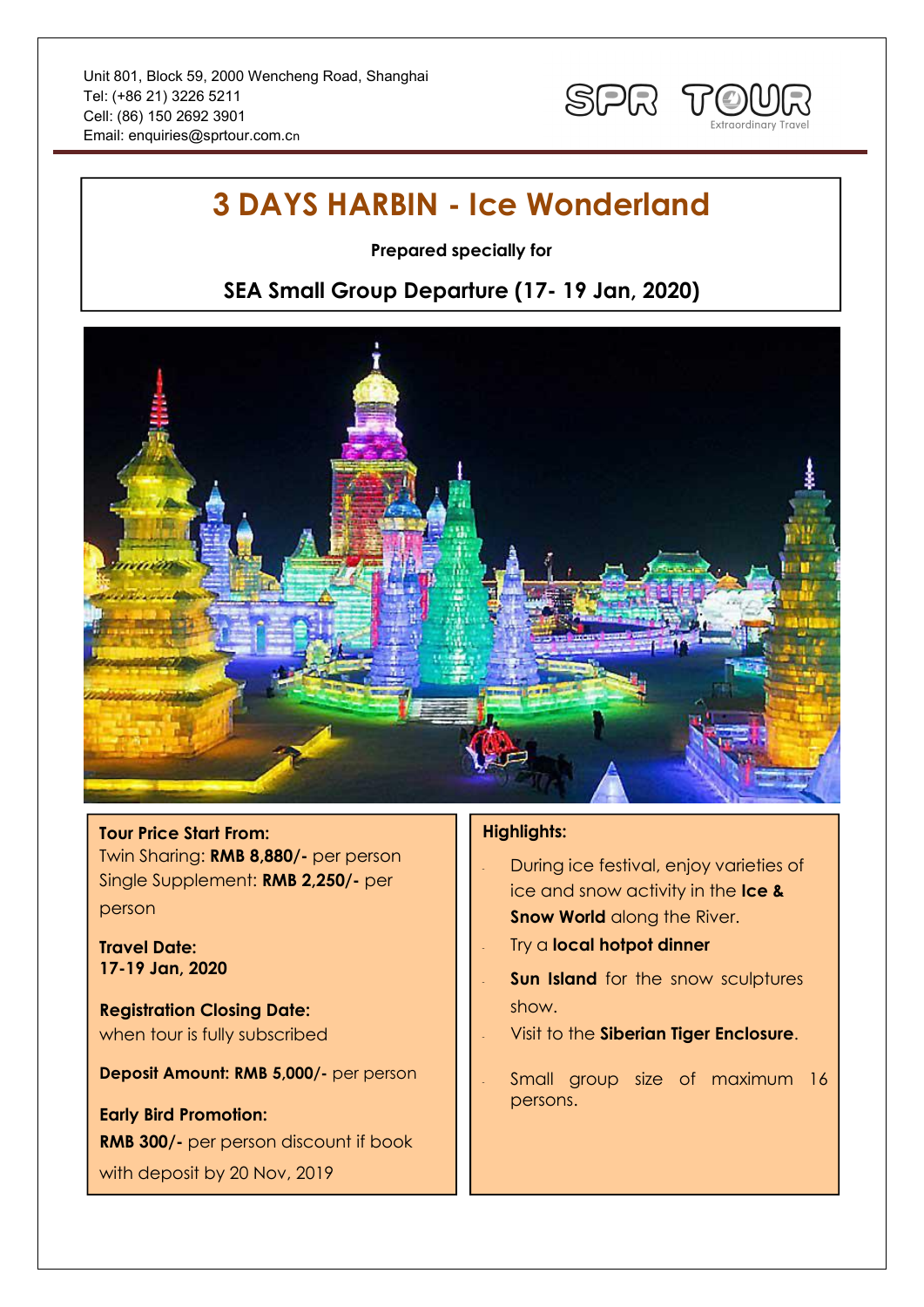# **ITINERARY SUMMARY**



*Renowned as the home of ice and snow, Harbin holds its annual Ice Lantern Festival from January to early February. The colorfully glittering ice sculptures decorate this northern snowy city that is nick-named "China's Moscow" due to its historic Russian influence.*

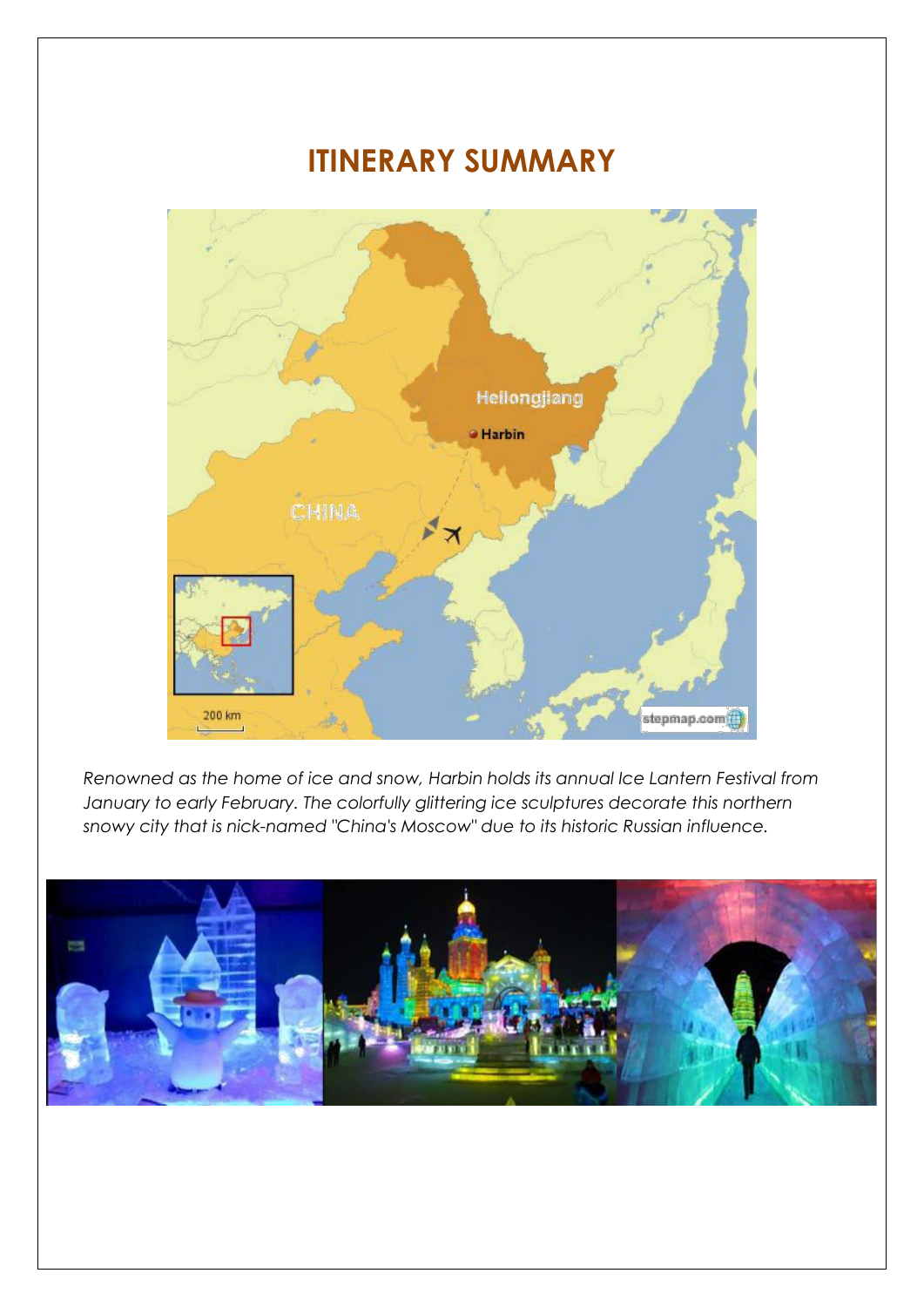# **DETAILED ITINERARY**

## **DAY 01 17 JAN (Fri)**



### **SHANGHAI / HARBIN**

### Fly Shanghai Pudong/Harbin HO1179 0805/1055 (2h50m)

Upon arrival, be met by your English-speaking guide and transfer to the city.

### **Half day tour of Harbin city**

Arrive the city in about 45 min and go ahead visit to **St. Sophia church,** which is the largest Eastern Orthodox Church in the Far East. With an elegant Byzantine style, it was first built as a Russian Army church.

Check into your Superior Room at Shangri -La Hotel, rest and freshen up before proceeding to the Ice Sculpture and Ice Lantern Show with colorful lights in **Zhao Lin Park** at dusk. Tonight, enjoy a local Harbin dumpling as dinner.

### **Overnight: At Shangri-La Hotel Harbin Meals included: Lunch, Dinner**

## **DAY 02 18 JAN (Sat)**



# **HARBIN**

### **Full day tour with Sun Island, Siberian Tiger Enclosure and Ice & Snow World**

After breakfast, depart for **Sun Island** for the snow sculptures show, followed by a visit to the **Siberian Tiger Enclosure**. On Sun Island, you may enjoy various winter activities in the Park, be sure to be clad in warm cloths as you will spend a long duration outdoors. Return to the city in the afternoon, have some rest and fresh up.

This evening, we will enjoy more ice and snow activities in the **Ice & Snow World** along the River before a local hotpot dinner.

### **Overnight: At Shangri-La Hotel Harbin Meals included: Breakfast, Lunch, Dinner**

**DAY 03 19 JAN (Sun)**

### **HARBIN / SHANGHAI**

Morning we stroll along the famous **Central Street** and visit **Harbin New Synagogues before we transfer to the airport fly** back to Shanghai.

Fly Harbin / Shanghai Pudong MU5614 1700/2015 (3h15m)

**Meals included: Breakfast, Lunch**